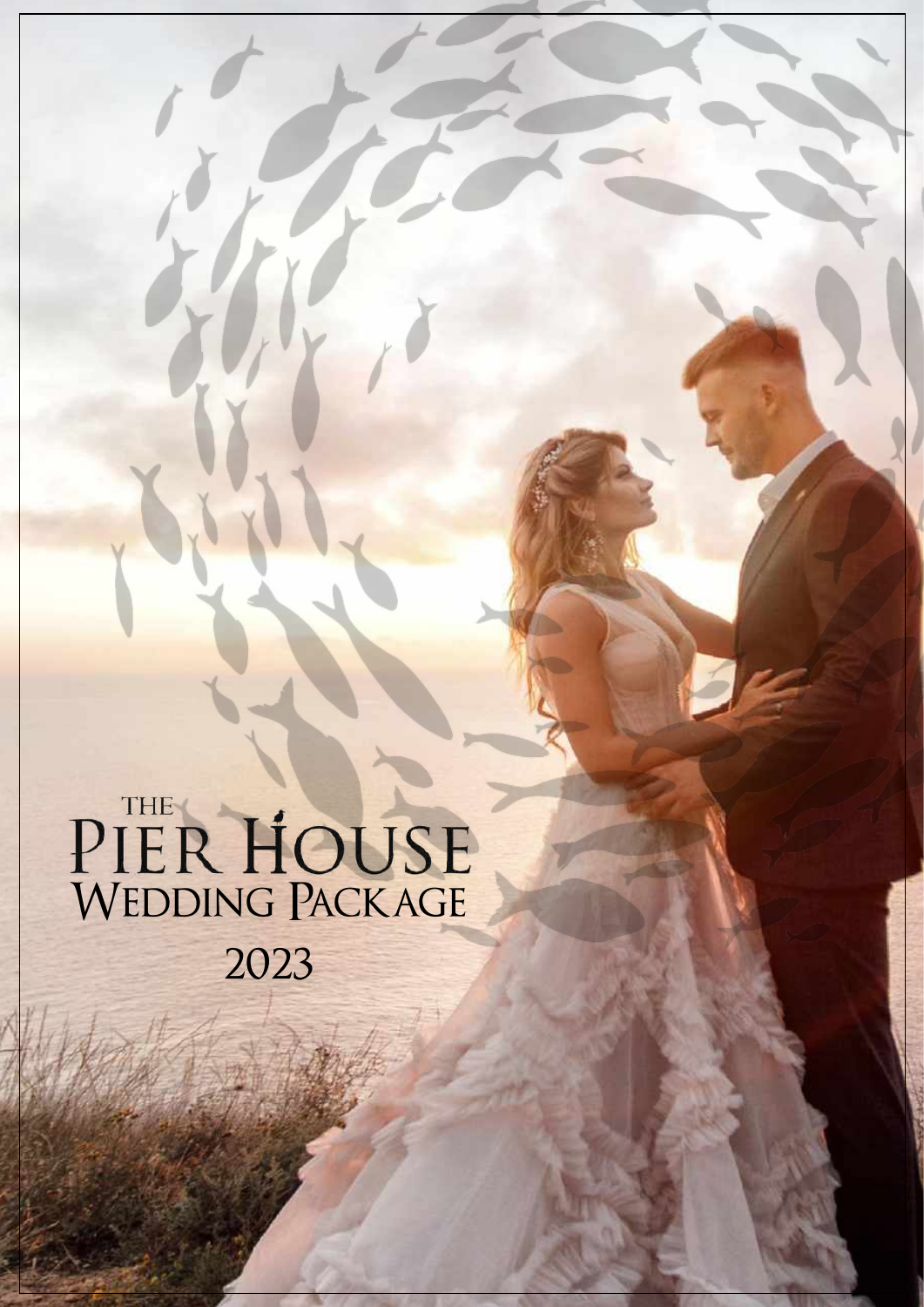

# EVERY LOVE STORY is beautiful...

start your happy ever after with us

Creating truly memorable weddings is our passion and our wedding planner will be sure to help you every step of the way.

We will be there on your special day with our professional and experienced team to hold the reins, taking care of every little detail so you can truly relax and enjoy your wedding day with ease, spending the best day of your lives with the people you love the most.

Our Master of Ceremonies will be on duty on your wedding day and will ensure the smooth and timely running of your special day. They will be on hand to guide the guests and inform the wedding party of what is happening and what they can expect to occur in the near future. Amidst all the celebration, food, dancing and drinks, they will ensure that you are getting all that you dreamed of on your special day.

Through hosting over 400 weddings we have a wealth of knowledge and have wonderful working relationships with many contacts and reputable firms that we are able to recommend to you if you so wish.

Fusing chic, contemporary design with the hues of the surrounding ocean and pebble ridge, The Pier House offers a remarkable and stylish venue for any wedding day. The Bay Suite has it's own bar and food serving facilities.

Most striking of all, perhaps, is the glass fronted terrace which stretches the length of the building, overlooking the wild, wonderful ocean and the rugged Abbotsham Cliffs. Perfect for fantastic photo opportunities for any couple and the perfect romantic moment watching the sun set in newly-wedded bliss with a glass of something sparkling.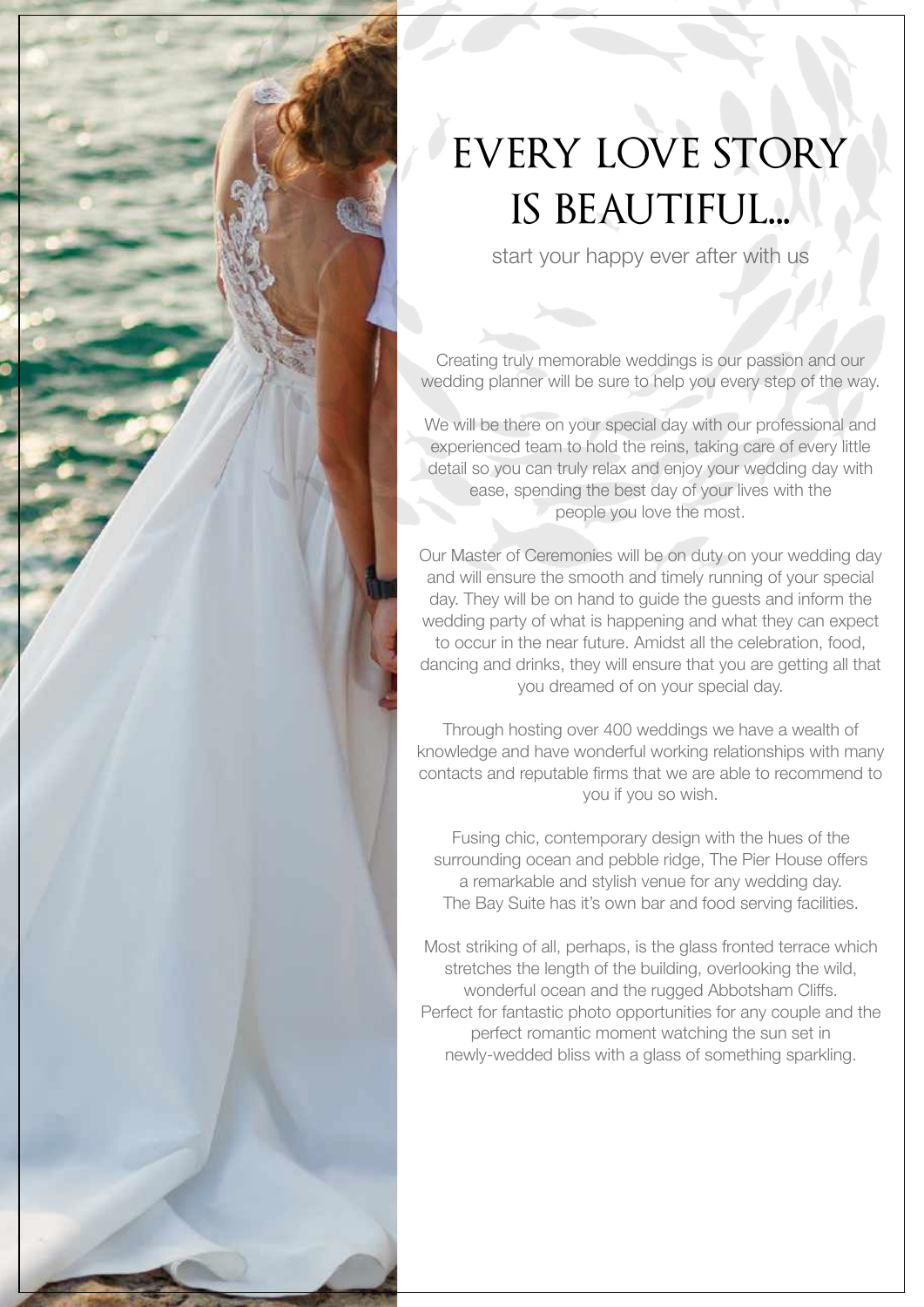## **THE** PIER HOUSE

# bespoke wedding package

A Bespoke Wedding Package perfectly tailored to your every requirement starting from £6000 based on a minimum of 50 guests. Additional guests can be added to this package based on a price per head.

Wedding Ceremony (additional cost of £600)

Exclusive Wedding Bay Suite room for the Wedding Breakfast and evening reception

Canapés and drinks reception for your guests

Three Course Wedding Breakfast

Glass of wine for each guests during the wedding breakfast

Complimentary glass of Prosecco for all guests for the toast

Evening finger buffet

Complimentary wedding night stay in the Bridal Suite at The Waterfront Inn

Wedding guests and wedding party are invited to 10% discount on short breaks at Braddicks Holiday Centre and The Waterfront Inn Bed and Breakfast

Crisp white table linen, napkins and cake knife

Dedicated wedding venue planner and Master of Ceremonies

Stunning sea views offering fantastic photo opportunities

Take advantage of our sunset terraces where you and your guests will be able to relax, enjoy the day and take in the wonder that is The Pier House.

If photos on the beach are a must have for your big day, the stretching sands of Westward Ho! are only a moments walk away, or take advantage of our green space near by.

We have disabled access and free parking at the venue and also are able to provide accommodation should you or any member of the wedding party wish to stay.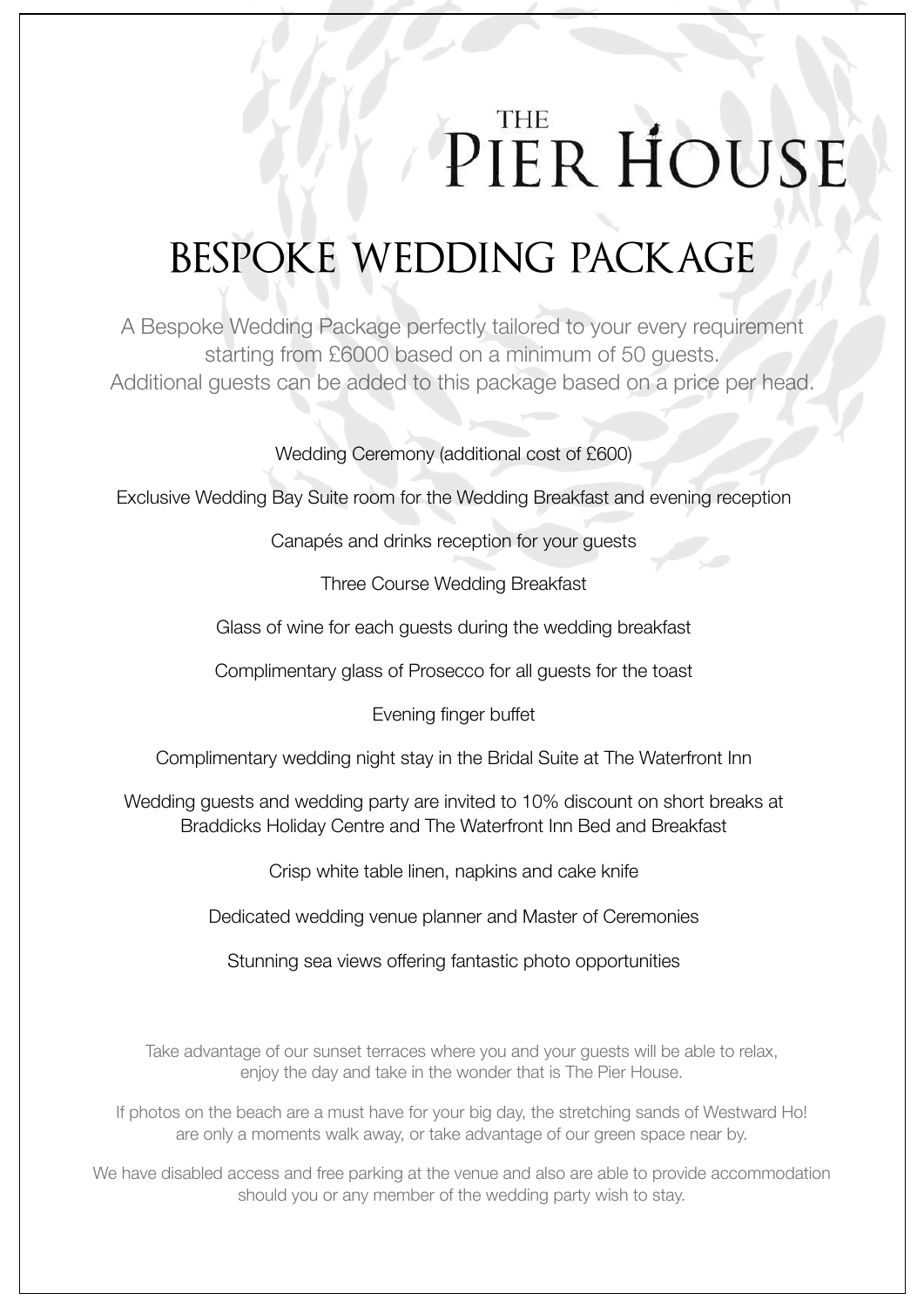# the secret ingredient is love

Our team of chefs are experts at wedding catering and have designed a mouth-watering selection of food with a delicious choice of options to make your menu truly memorable.

We will ensure that truly delicious food is one of the highlights of your day.

### Canapé Menu

(choice of five canapés)

Chilled Canapés (choose three)

Mini Devon Cream Tea Smoked Salmon and Cream Cheese Blini

Parma Ham and Goats Cheese Bites

Brie, Prosciutto and Cranberry Crostini

Warm Canapés (choose two)

Maple Glazed Pigs in Blankets

Breaded Brie with Sweet Chilli Gel

Crab Cakes

Ricotta and Spinach Quiche

Prosciutto Cup filled with Apricot and Sausage Meat Stuffing

Duck, Cucumber and Hoisin Spring Rolls

### Soup Menu

Carrot and Coriander

Vegetable

Roasted tomato and Basil

Leek and Potato

Roasted Butternut Squash and Sweet Potato

### Wedding Breakfast Menu

**Starters**

Treacle Cured Salmon with torched citrus salad, spiced sour cream and endive

> Wild Mushroom and Rocket Arancini with pickled walnuts and herb oil

Homemade Soup with sour dough roll and butter (see soup menu options)

Chicken Liver Pate with baby leaves, pickle radish, beetroot relish and toasted brioche

#### **Main Course**

Slow Roasted Striploin of Westcountry Beef with dauphinoise potatoes, pancetta wrapped green beans, chantenay carrots and a rosemary jus

Cider Braised Belly Pork

with apple sauce, champ mashed potatoes, savoy cabbage and crackling served with a cider cream sauce

Oven Roasted Chicken Supreme

with glazed carrots, fondant potato and white wine, wild mushroom and thyme jus

#### Sweet Potato, Spinach

and Wild Mushroom Wellington with steamed vegetables, caramelised onion gravy and scalloped potatoes

#### **Desserts**

Berry Meringue Roulade with berry gel, meringue shards, fresh berries and berry tuiles.

Chocolate Orange Tart

with chocolate tuile, chocolate soil, orange curd and chocolate sauce

#### Tart au Citron

with berry gel, Chantilly cream and vodka marinated raspberries

Coconut and Peanut Stack

a chilled whipped peanut butter and coconut sweet with a sticky chocolate base and served with berry coulis and a chocolate crumb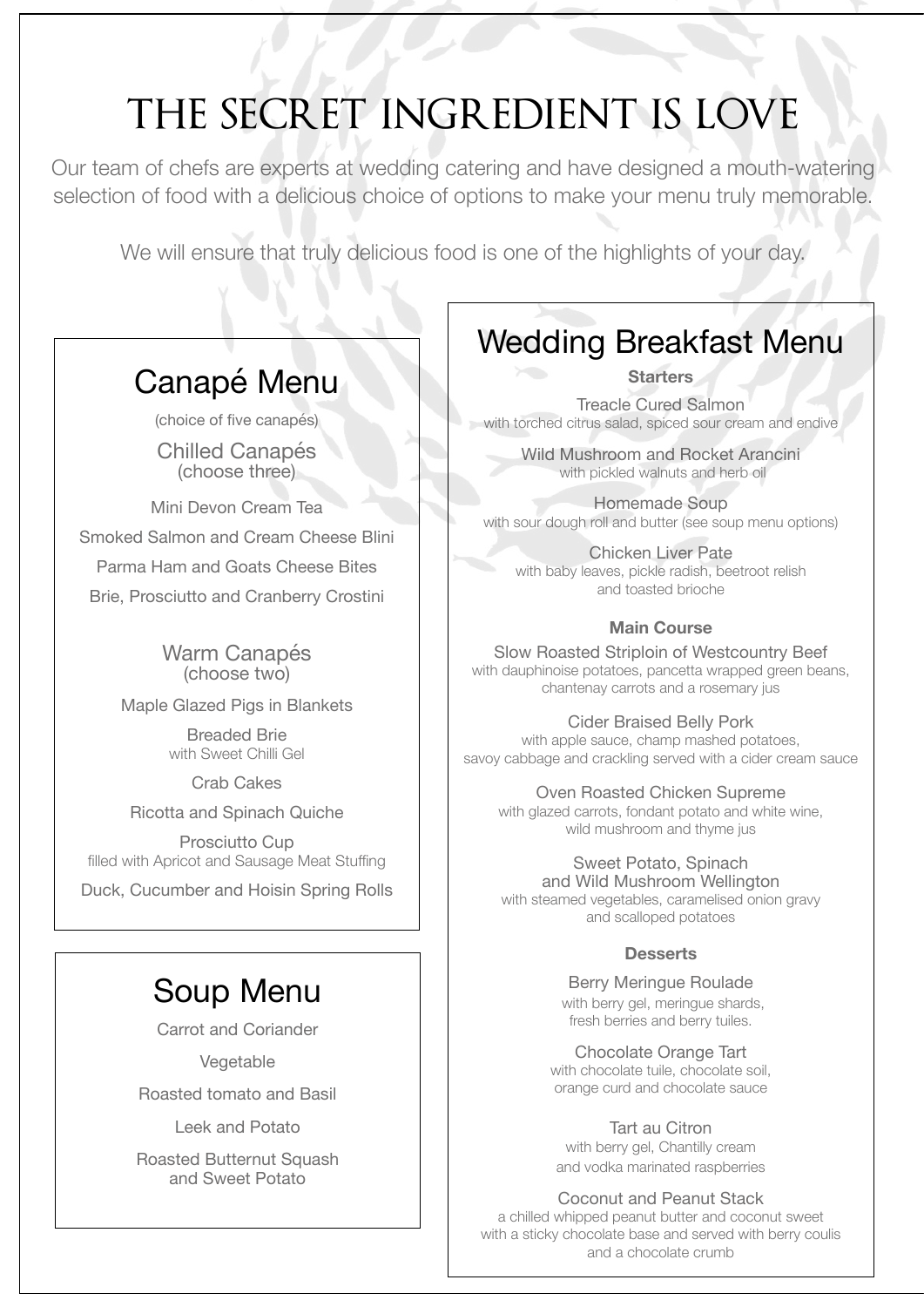

### Picnic Buffet

A selection of sandwiches served on white and malted bread

Cheese and Tomato Roast Beef and Horseradish Gammon Ham and Homemade Pickle Egg Mayonnaise and Cress Tuna Mayonnaise and Cucumber

Meat and Potato Pasties Cheese and Onion Pasties Sage and Onion Sausage Rolls Vegetarian Quiche Scotch Eggs Homity Pie Selection of Dips and Skin-on-Fries Crudités with Homemade Hummus Red Cabbage Coleslaw Scones with Clotted Cream and Jam



\*Any dietary requirements can be catered for. Please let our wedding planner know of any requests.



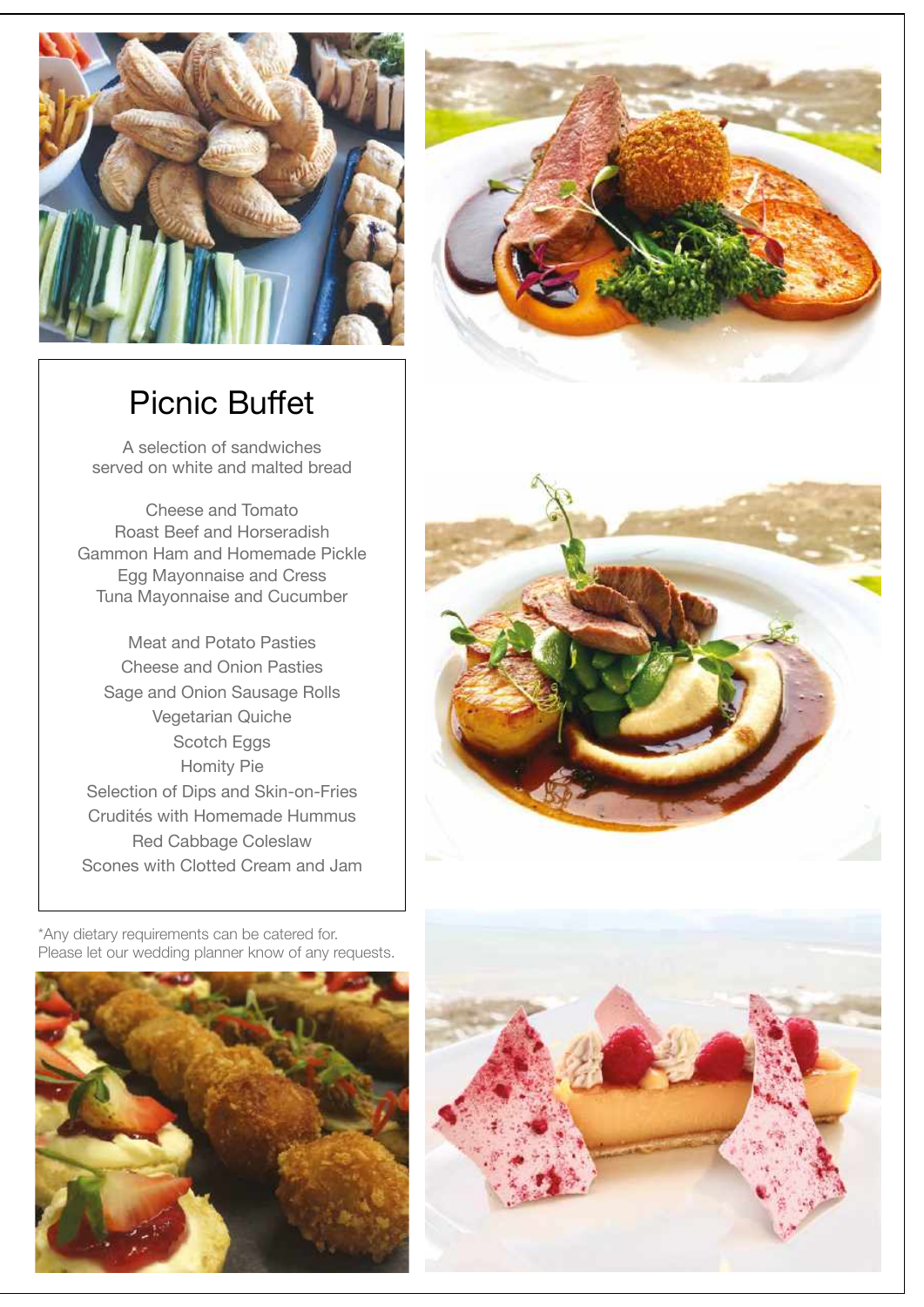# dietary requirement menu choice

Our team of chefs have catered a mouth watering menu suitable for gluten free and vegan guests. A selection of delicious choices to make your menu truly memorable.

### Gluten Free Canapé Menu

Chilled Canapé Brie, Prosciutto and Cranberry Crostini

Warm Canapé Prosciutto Cup filled with Apricot and Sausage Meat Stuffing

### Soup Menu

Carrot and Coriander GF & V

Vegetable GF

Roasted Tomato and Basil GF & V

Leek and Potato **GF & V** 

Roasted Butternut Squash GF & V and Sweet Potato

### Picnic Buffet

**A selection of sandwiches**  served on gluten free bread:

Cheese and Tomato GF Roast Beef and Horseradish GF Gammon Ham and Homemade Pickle GF Egg Mayonnaise and Cress GF Tuna Mayonnaise and Cucumber GF Hummus V

Skin-on-Fries

Crudités with Homemade Hummus Dip

Mushroom and Chestnut Sausage Rolls V

Pin Wheels V tortilla, roasted red pepper and courgette served with guacamole

### Gluten Free Menu Choices

#### **Starters**

Homemade Soup Served with a gluten free roll and butter *(please choose an option from our soup menu)*

#### **Main Course**

Slow Roasted Striploin of Westcountry Beef with dauphinoise potatoes, pancetta wrapped green beans, chantenay carrots and a rosemary jus

#### Cider Braised Belly Pork

with apple sauce, champ mashed potatoes, savoy cabbage and crackling served with a cider cream sauce

#### Oven Roasted Chicken Supreme

with glazed carrots, fondant potato, and white wine, wild mushroom and thyme jus

#### **Desserts**

Coconut and Peanut Stack a chilled whipped peanut butter and coconut sweet, with a sticky chocolate base and served with berry coulis and a chocolate crumb

### Vegan Menu Choices

**Starters**

Homemade Soup Carrot and Coriander, Roasted Tomato and Basil, Leek and Potato, Roasted Butternut Squash and Sweet Potato Served with a sourdough roll

#### **Main Course**

Sweet Potato, Spinach and Wild Mushroom Wellington with steamed vegetables, caramelised onion gravy and scalloped potatoes

#### **Desserts**

Coconut and Peanut Stack a chilled whipped peanut butter and coconut sweet, with a sticky chocolate base and served with berry coulis and a chocolate crumb

GF - Gluten Free V - Vegan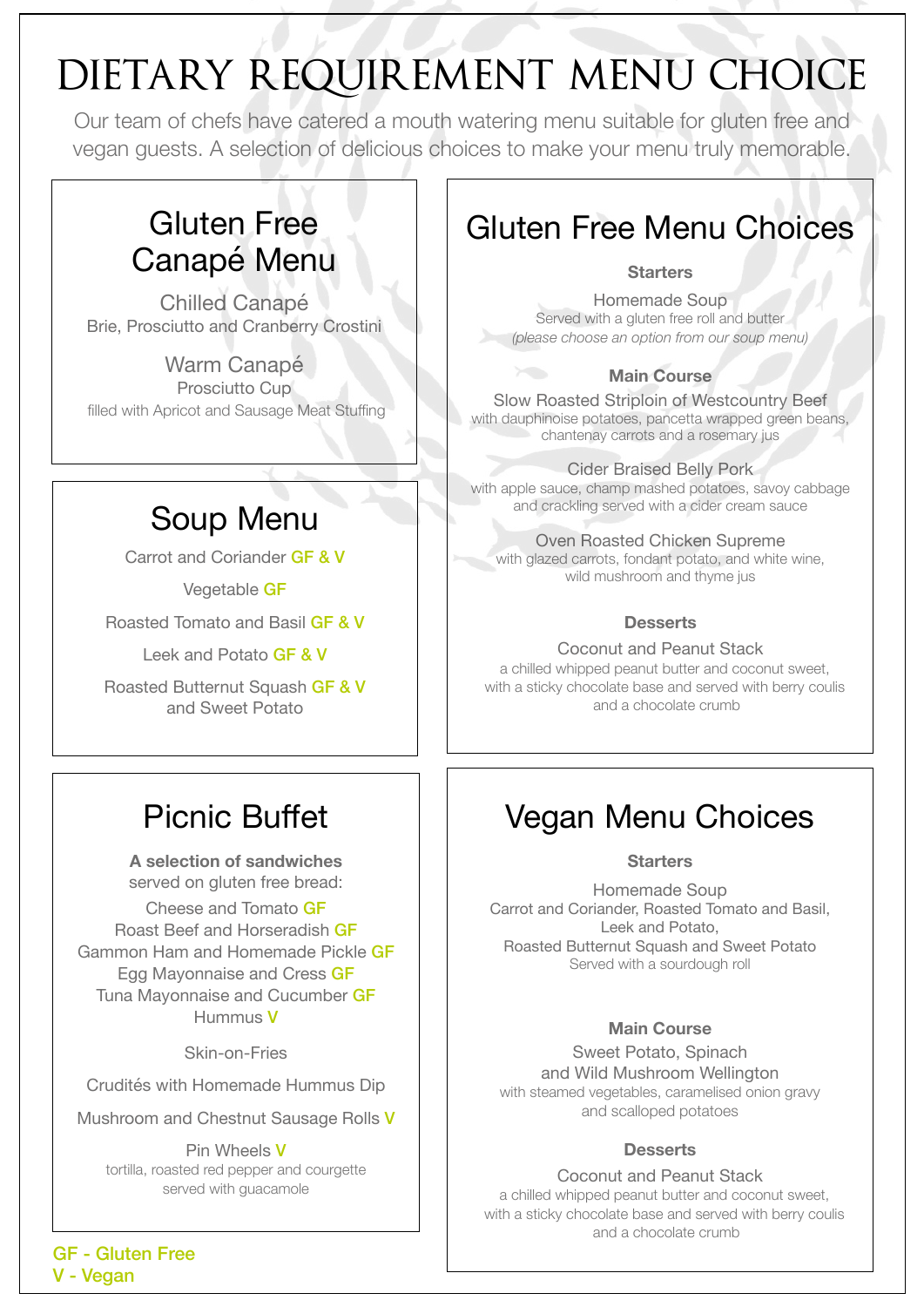# CHILDREN'S MENU CHOICES

If you have chosen to include children on your special day, you will be pleased to know that we offer a great children's menu. You can choose from the menu below which we hope includes your children's favourites. Children can be included in your 50 guest minimum. Over 50 guests there will be a charge of £35 per child.





### Canapés

### Drink Package

(including orange juice for the toast)

**Starters**

Garlic Bread

Soup

#### **Main Course**

Roast Beef Roast with potatoes seasonal vegetables

Roast Chicken Supreme with roast potatoes seasonal vegetables

Chicken Nuggets with chips and choice of peas or beans

Cod Goujons with chips and choice of peas or beans

**Desserts**

Ice Cream

Brownie and Ice Cream

### Evening Buffet

Children's menu is for 12 years and under. Any dietary requirements can be catered for. Please let our wedding planner know of any requests when selecting menu items.

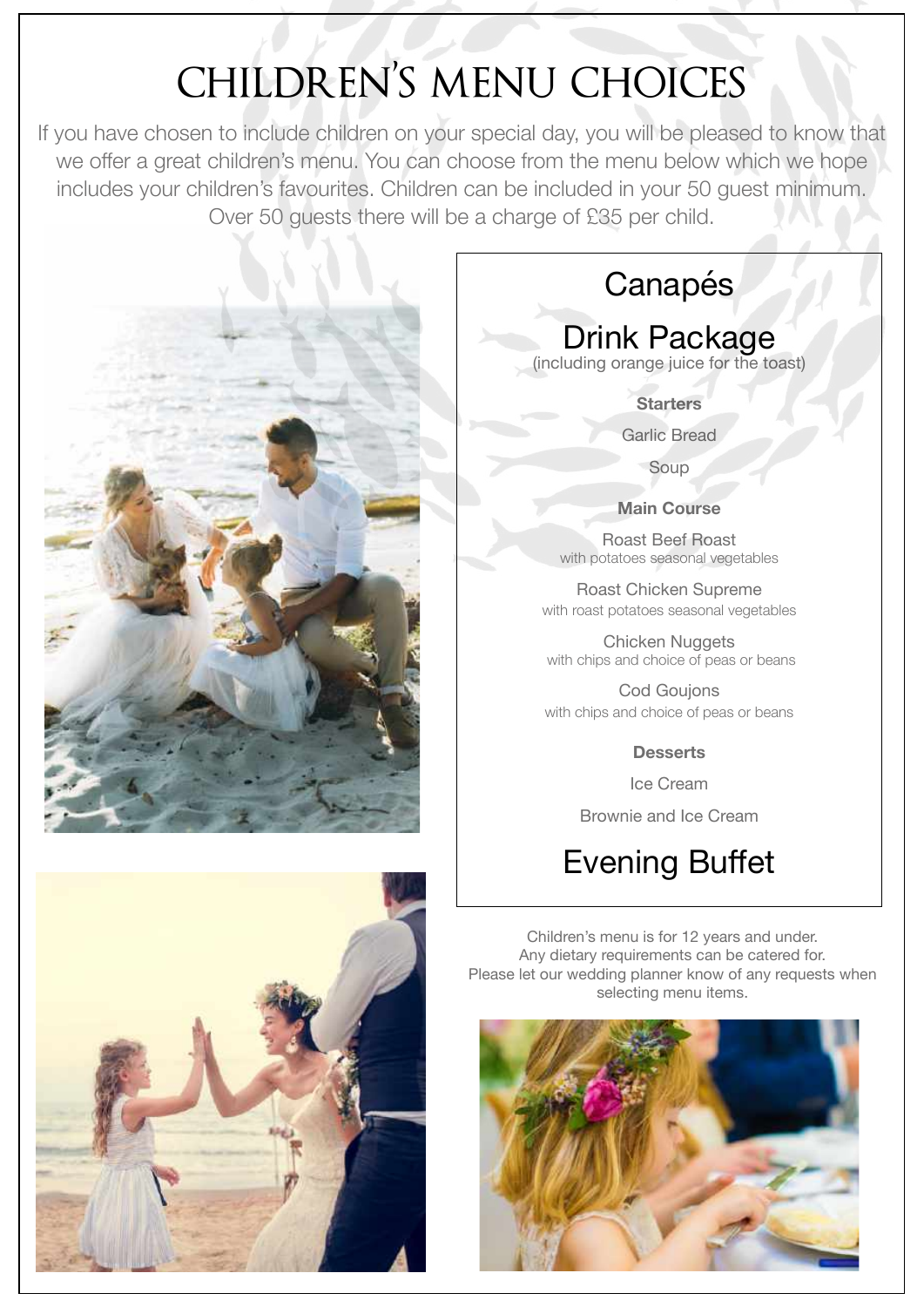# make your special occasion even more memorable

These unique touches will make your big day stand out from the rest. Why not add these inspired extras to make your wedding even more special:

### Grazing Buffet

Selection of cured meats, cheese, breads and pickles displayed elegantly for your evening guests to graze. Upgrade to a grazing buffet for an additional £600 based on 50 guests



### Cheese Table

Selection of Aged, Soft, Firm and Blue Cheeses Add a cheese table for an additional £450 based on 50 guests

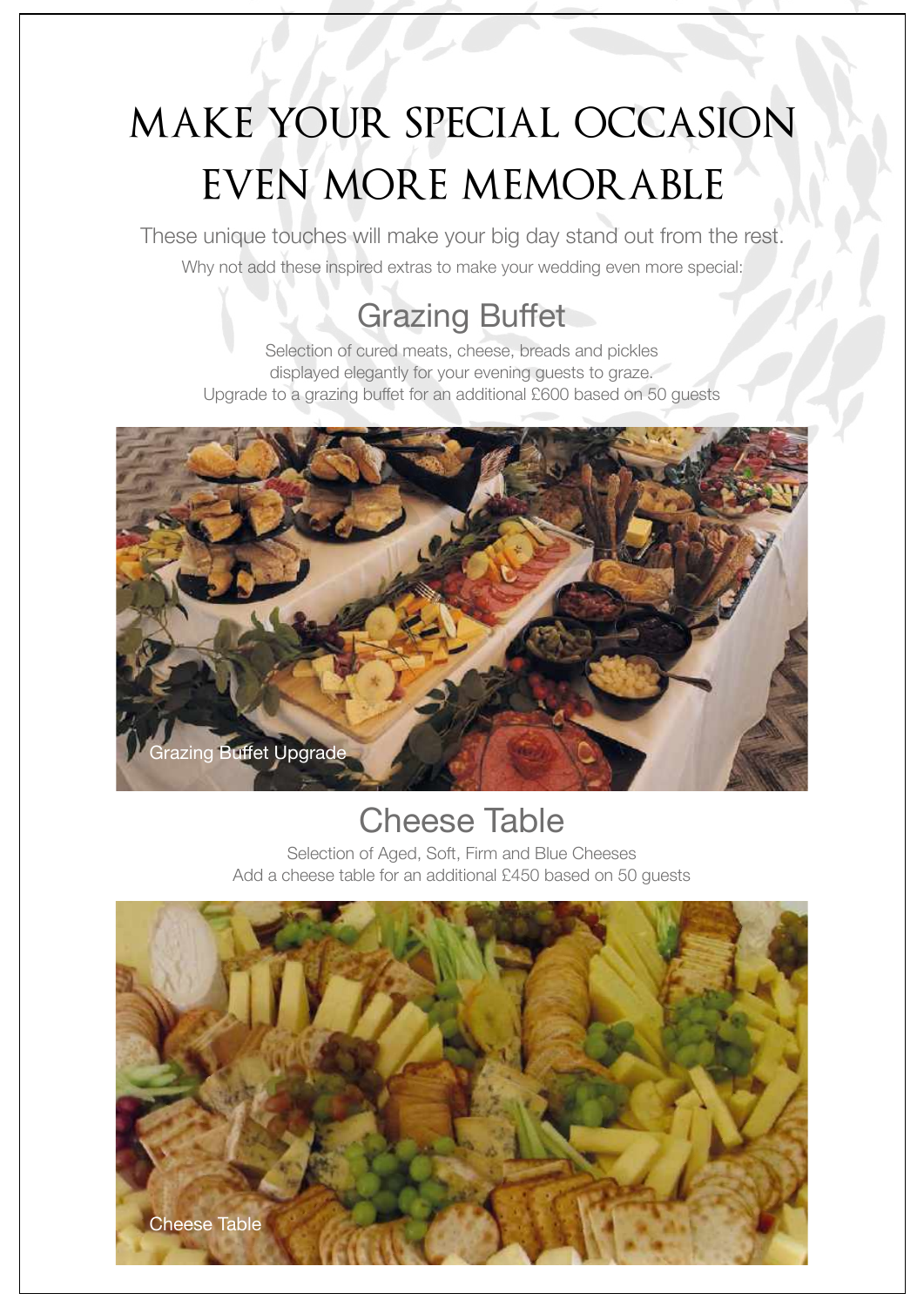# evening reception

If you wish to hold just a Wedding Evening Reception

We are delighted to offer an Evening Reception package for 50 guests for £2000. Additional guests can be added to this package from £18 per head.

The Bay Suite is the perfect choice for your evening wedding reception. With the exclusivity of the room along with your own dedicated bar staff there really is no better venue for the celebration of your marriage.

We are delighted to offer you our Evening Wedding Reception Package which includes a stunning wedding buffet for 50 people, private use of The Bay Suite with chair covers and your own reserved area of the Sunset Terrace.

Greet your guests with a welcome drink upon arrival, discuss this option with our wedding planner for more details and available packages.

#### Wedding guests and wedding party are invited to 10% discount on short breaks at Braddicks Holiday Centre and The Waterfront Inn Bed and Breakfast

Enjoy a relaxing breakfast with your wedding guests after a night of celebrations. The Waterfront Inn is perfect to enjoy a mouthwatering breakfast in the heart of Westward Ho! A selection of traditional cooked breakfasts along with a variety of other breakfast options are served from 8:30am until 11:30am.



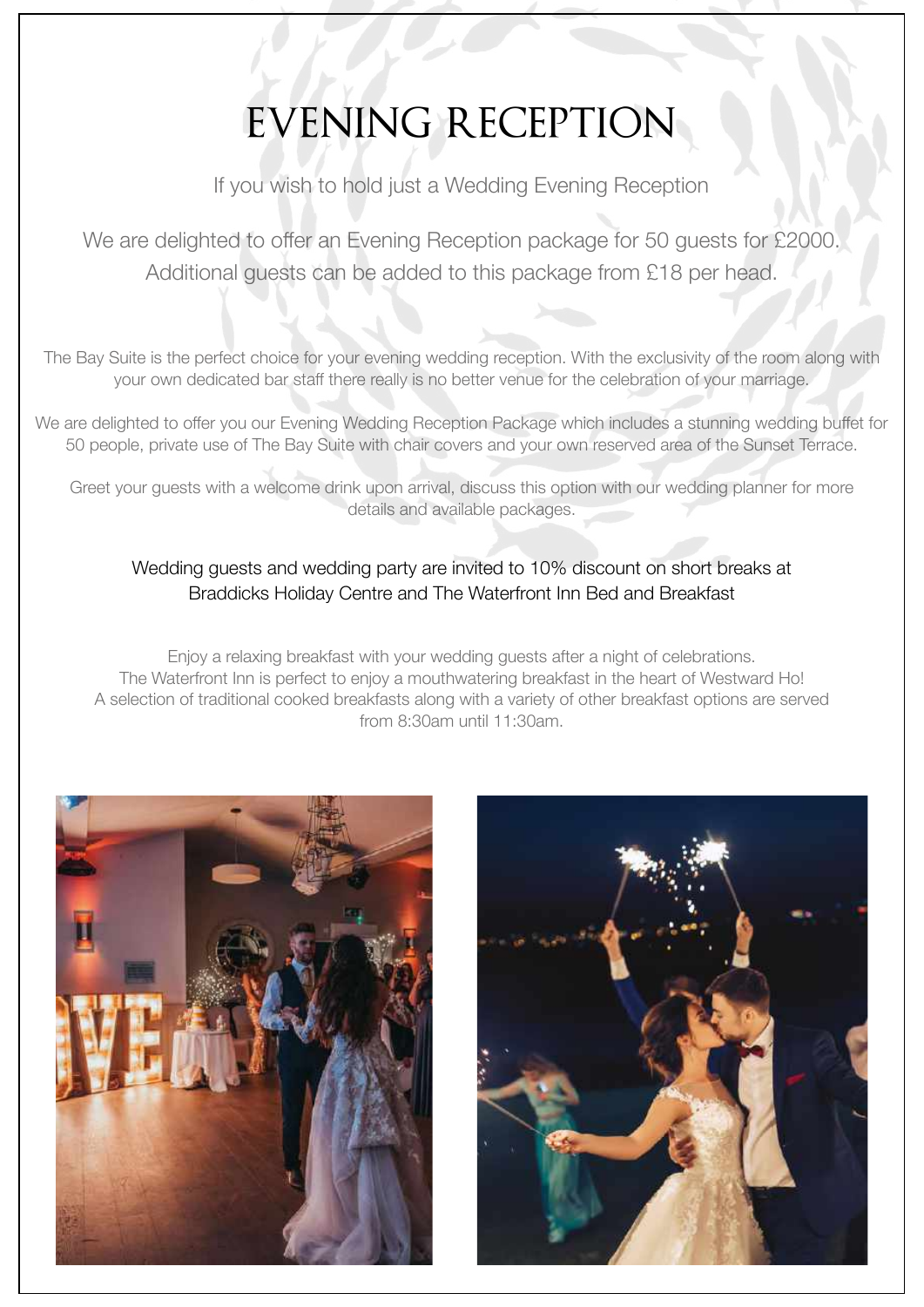



# wedding terms

A provisional booking will only be held for 7 days pending receipt of your signed acceptance and a Deposit of £1000.

This deposit, once paid, will be non-refundable should the wedding be cancelled by the couple, or should you fail to make either of the next two stage payments, when due.

A further payment of £1,500 will become due from the wedding couple 6 months before the wedding date.

You must advise us of final numbers 21 days before the wedding date. If there are additional numbers attending then there will be an additional charge per person. Full payment is due at that point in time. No refund will be made for any reduced numbers attending.

Any additional services, drinks etc occurring on the wedding day must be settled that day.

We do not provide centrepieces for tables, nor do we provide chair covers. We can introduce you to suppliers who provide these and other services but you must agree prices and settle any sums agreed direct with your chosen suppliers.

Prices are VAT Inclusive. However, should the Government increase the VAT rate upwards from it's current 20%, then we do reserve the right to increase the cost of the wedding accordingly.

We reserve the right to charge you for any damage caused to our property by your guests, including any breakages.

We strongly urge you to take out Wedding Insurance. The Pier House will not be held responsible in any way should you not be able to proceed with your wedding, nor will we be responsible for any wedding gifts, or other personal property, brought by you or your guests to the wedding.



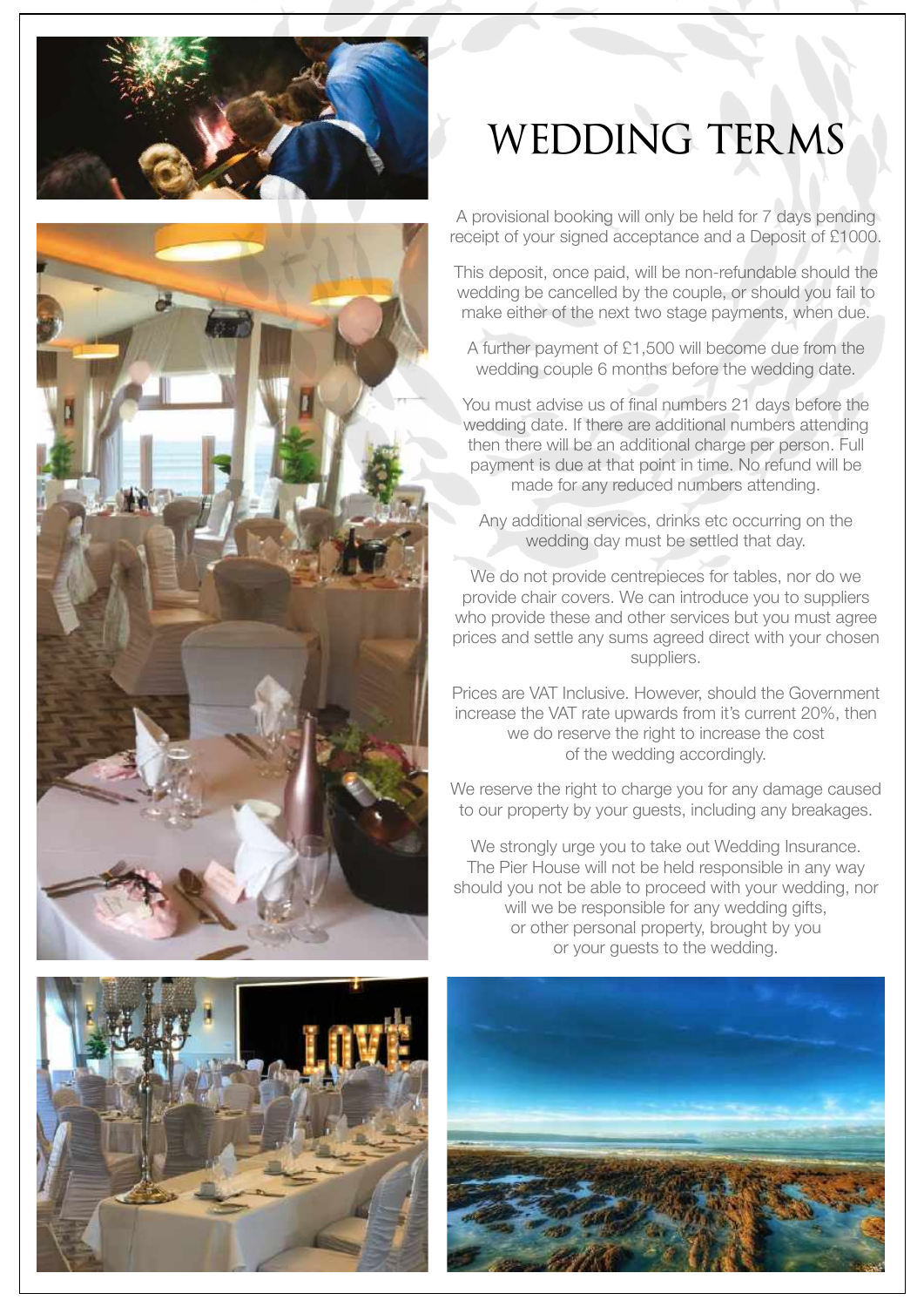# accommodation



Take a short stroll at the end of the wedding day celebrations to the wedding night bridal accommodation and relish every moment of your first night together as a married couple.

You'll spend your first night as a married couple at The Waterfront Inn which includes:

King Size Bed En-suite with large walk in Shower 43'' Flat Screen TV 'Just Married' Dressing Gowns and Slippers Fluffy White Towels Complimentary Toiletries Hairdryer **Wardrobe** Seating Area Complimentary Tea & Coffee making facilities Complimentary delicious cooked breakfast the morning after the wedding

Wedding guests and the wedding party are invited to 10% discount on short breaks at Braddicks Holiday Centre and The Waterfront Inn Bed and Breakfast.

You can choose from either Bed and Breakfast accommodation which is available on a nightly basis and is based at The Waterfront Inn in Westward Ho! or if you wanted to stay over for the weekend, we can offer you self catering accommodation next to the wedding venue.

The Waterfront Inn and Braddicks Holiday Centre offer stunning accommodation for you and your wedding guests to relax in and unwind. To find out more please enquire at Reception (located at The Pier House) or call our central reservations department on 01237 473263 option 1 for prices and availability.